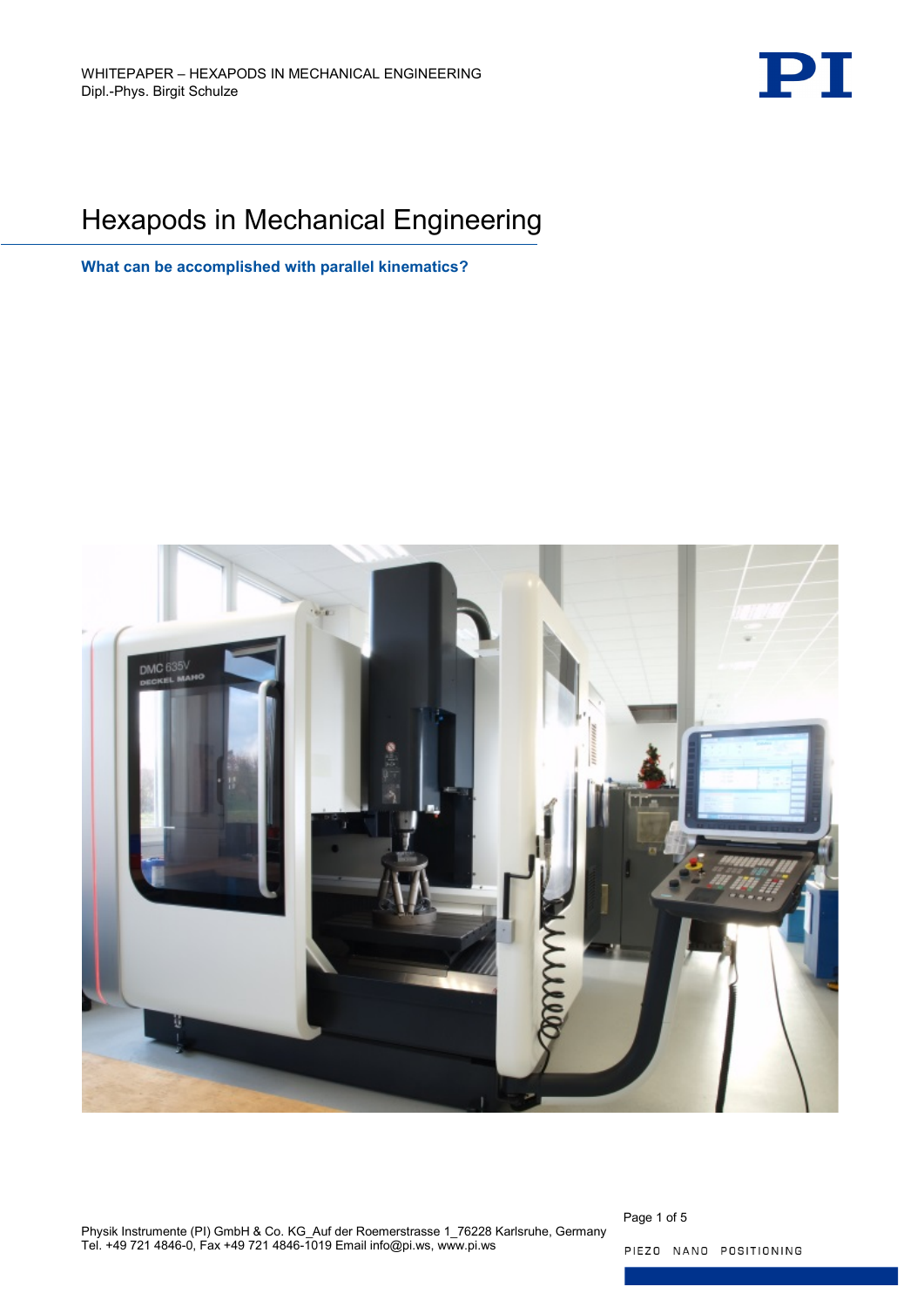Mechanical and plant engineering has always benefitted from innovations, i.e., from creative ideas and their economical implementation. Today this is more true than ever, because in many areas of automation technology precision requirements are on the increase, and an end to this development is nowhere in sight. This is why whenever multiaxis systems are needed, it is worth having a closer look at parallel kinematics. One example of this are Hexapods. The travel ranges of Hexapods go normally from a few to several hundred millimeters. Even major loads can be positioned accurately to the micrometer using Hexapods. Due to their capacity acquired recently to communicate directly with PLC or CNC controls via fieldbus interfaces, they open up interesting possibilities in mechanical engineering.

Basically, there are two methods of constructing multiaxis positioning systems: Serial kinematics and parallel kinematics [\(Fig. 1\)](#page-1-0).



<span id="page-1-0"></span>*Fig. 1 A parallel-kinematic six-axis positioning system is much more compact and stiffer than a comparable serial-kinematic structure of stacked single-axis piezo stages*

Serial kinematics has a simple design, and control of the single axes is not very complicated. However, it suffers from a series of drawbacks compared with the more powerful and more elegant parallel kinematic systems. The reason for this is that in a serial kinematic multiaxis system every actuator is assigned precisely to one degree of freedom in direction of motion.

When position sensors are integrated, they are also each assigned to one drive and only measure the motion in the corresponding positioning axis. Any undesirable motions in the other five degrees of freedom cannot be detected or compensated, resulting in an accumulation of guiding errors.

## Parallel Kinematics and Parallel **Metrology**

In contrast, in a parallel-kinematic multiaxis system, all actuators act directly on the central moving platform. This is the only way of achieving identical resonance frequencies and identical dynamic behavior for the axes.

Flight simulators are probably the best-known application of six-axis parallel-kinematic systems; here six actuators act on the same platform, which can move and tilt in all directions. Industrial Hexapods, suitable for mechanical engineering, are, however, much more accurate. Depending on the requirements of the application, they are driven by high-precision drive screws and precisely controllable DC motors or directly by linear motors, e. g. based on piezo actuators, instead of using hydraulic drives.



*Fig. 2 Hexapods are available in different sizes and with different drive principles*

<span id="page-1-1"></span>Page 2 of 5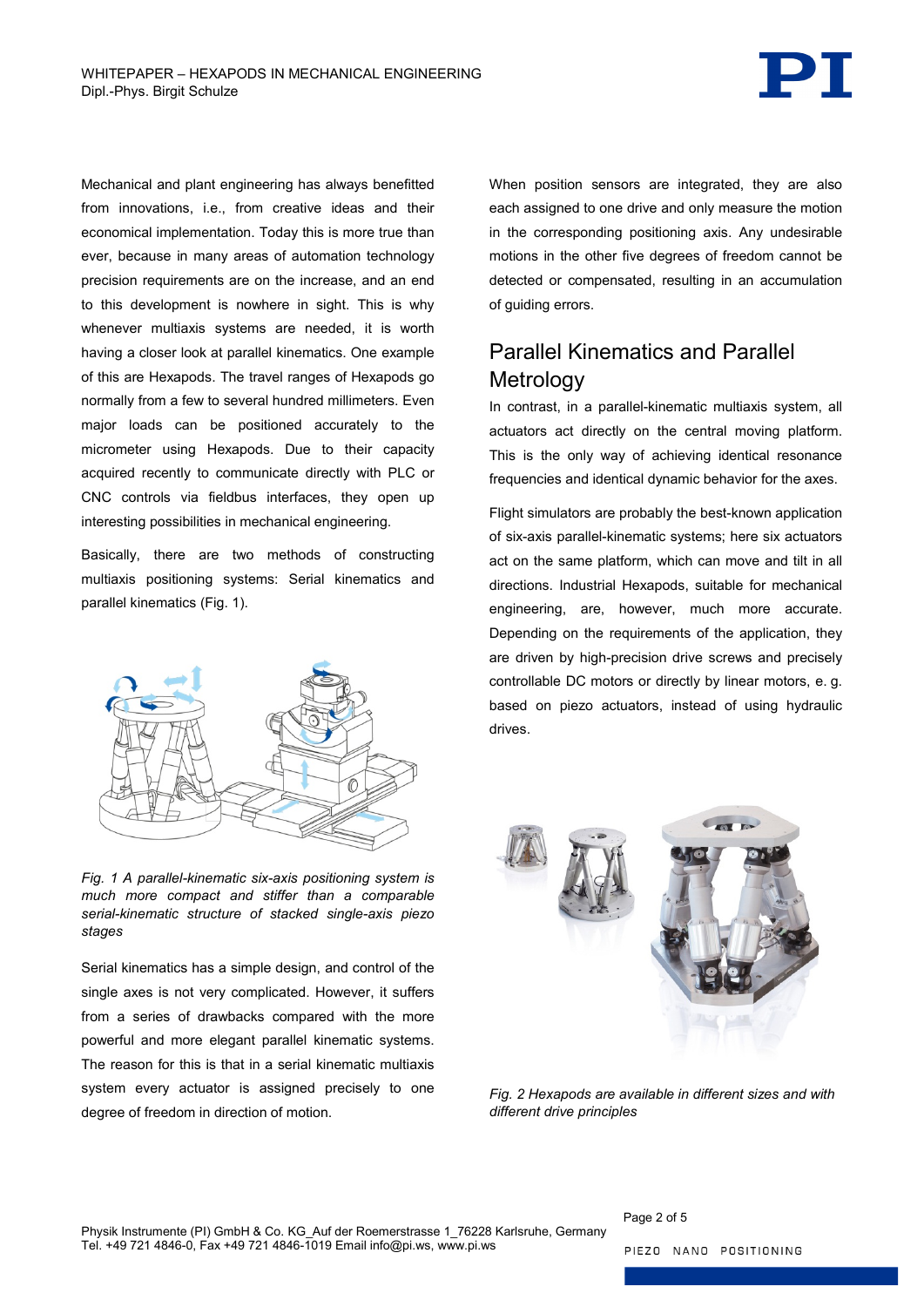PT

Independently of the drive principle, simple integration of parallel metrology is possible with parallel-kinematic systems. Here all controlled degrees of freedom can be monitored simultaneously, thus compensating guiding errors in real time (Active Trajectory Control). This results in numerous advantages of the system, such as much better path accuracy, repeatability and flatness. In addition, the moved mass is low enabling a better dynamic performance, which is the same for all motion axes. Moreover, cable management is no longer an issue, because cables are not moved, and, last but not least, the system features a substantially more compact design.

The latter simplifies in mechanical engineering, for example, the safety circuits, because the Hexapod can only move within the easily manageable work space. At the same time, thanks to their adaptability, Hexapods offer good integration possibilities in a wide range of different applications [\(Fig. 2\)](#page-1-1).

## Positioning with up to Six Degrees of Freedom

Over the last four decades, PI (Physik Instrumente) from Karlsruhe, Germany, has become known for highcapacity and high-precision positioning systems with up to six motion axes.

PI's product portfolio also includes a large variety of powerful six-axis parallel-kinematic systems. They are suitable for different loads, come with different types of drives and are designed for all kinds of ambient conditions. Numerous applications, ranging from handling systems in electronics production or tool control in precision machining, to medical technology and optical systems, like those found in space telescopes, can be covered [\(Fig. 3\)](#page-2-0).

Positioning is in six degrees of freedom: three linear and three rotary motion axes. Depending on the geometry of the Hexapod, rotations from a few degrees up to 60° and translations from a few millimeters to several centimeters are possible. The repeatability and minimum incremental motion achieve values of below one micrometer.



<span id="page-2-0"></span>*Fig. 3 Hexapods have been tested and proven in many areas of application, including, for example, also telescopes (Image: ALMA (ESO / NAOJ / NRAO))*

Mechanical engineering can benefit from this in many ways: Applications that require such high accuracy are, for example, high-precision electrical discharge machining processes. They are suitable for parts of complex contours that, for example in milling, cannot be clamped ideally. In this case, the electrode is moved by the Hexapod, while the workpiece remains fixed.

This applies analogously to wire bending work in the high-precision range. Wherever optical methods are used for quality assurance, plates or workpieces can be aligned precisely using Hexapods. Further areas of application are, for example, in laser beam control.

However, even if nano- or micrometer precision is not crucial, parallel-kinematic multiaxis systems provide the mechanical engineer with interesting options, for example in workpieces that are to be provided with several holes. If requirements such as offset or inclination must be taken into account, Hexapods with their six degrees of freedom of motion also simplify the production sequence. This applies analogously to mounting work, because even large and heavy parts can be aligned by Hexapods in such a way that they fit perfectly, for example in vehicle, aircraft and heavy machinery construction.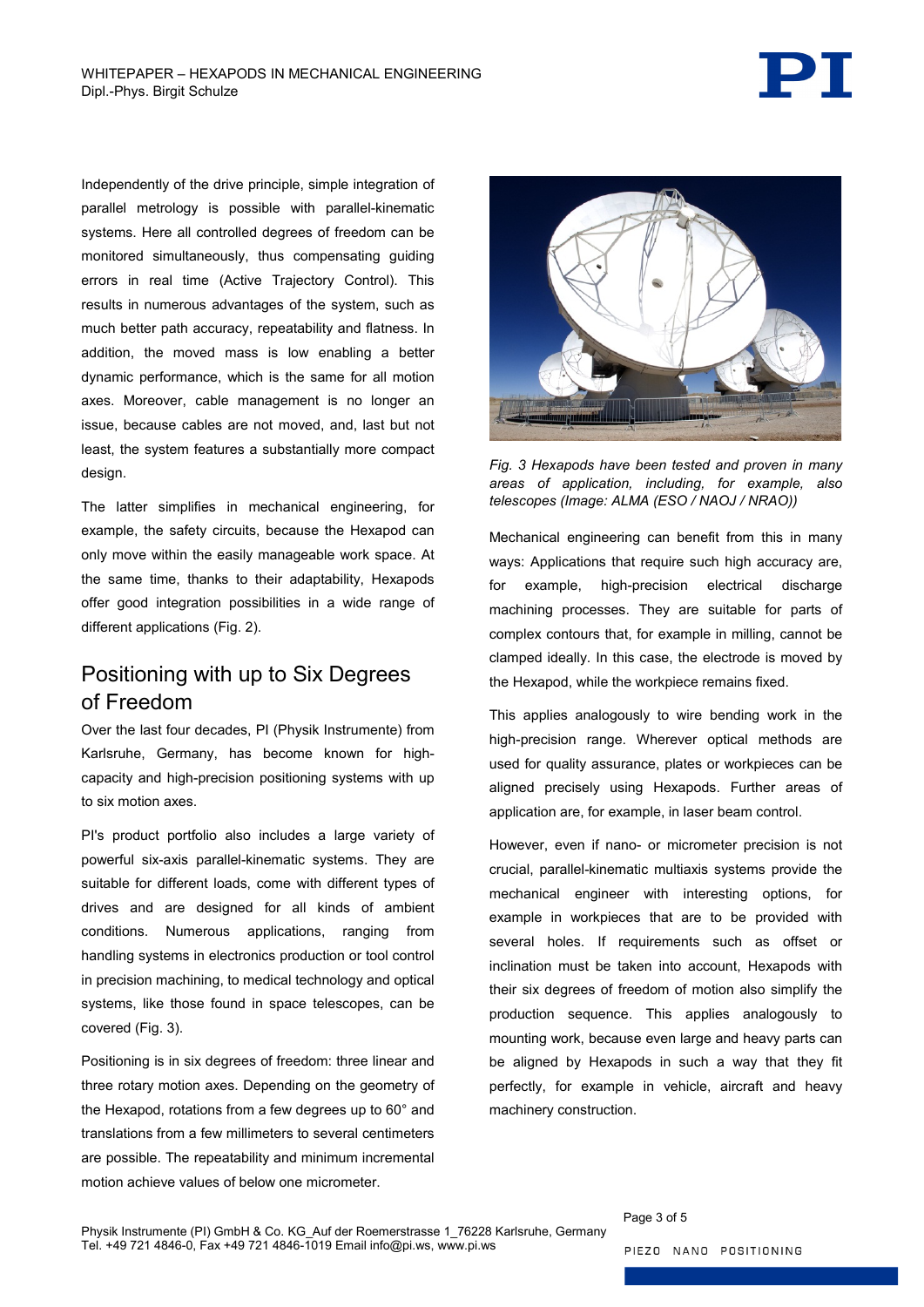

#### Synchronous Clock for the Entire Automation Line

Due to a direct connection to the master control, Hexapod systems can be integrated basically into every automated production line. A synchronized clock with other automated components can also easily be achieved, for example, for automated supply systems, etc. [\(Fig. 4\)](#page-3-0).

In this case, the PLC can communicate with the Hexapod system over a standardized fieldbus interface. The PLC acts as master and defines the target position in Cartesian coordinates and the trajectories; in return, it gets the actual positions also over the fieldbus interface. All other calculations required to command the parallelkinematic six-axis system are done by the Hexapod controller, i.e. transforming the target positions from Cartesian coordinates into drive commands for the individual drives. In this case, the controller acts just like an intelligent drive [\(Fig. 5\)](#page-3-1). The cycle times for the input of new positions, signal evaluation and synchronization are between 1 and 3 ms. Fieldbus interfaces are currently available as exchangeable modules for EtherCAT and Profinet.

This makes Hexapod systems already compatible with a large number of fieldbus systems. More fieldbus interfaces such as Profibus, CANopen, SERCOS or others will be available if required.



*Fig. 4 Standardized fieldbus interfaces guarantee easy integration: Hexapod in automatic milling*

<span id="page-3-0"></span>Of course, the Hexapod controller can also act itself as master for position control. In this case, however, the PLC only issues a position command. During the run, the motion cannot be synchronized with other drive axes, measuring systems, etc.



<span id="page-3-1"></span>*Fig. 5 Block diagram: In this case, the controller acts just like an intelligent drive. The fieldbus interface can be exchanged to allow communication with numerous types of PLC or CNC controls*

Page 4 of 5